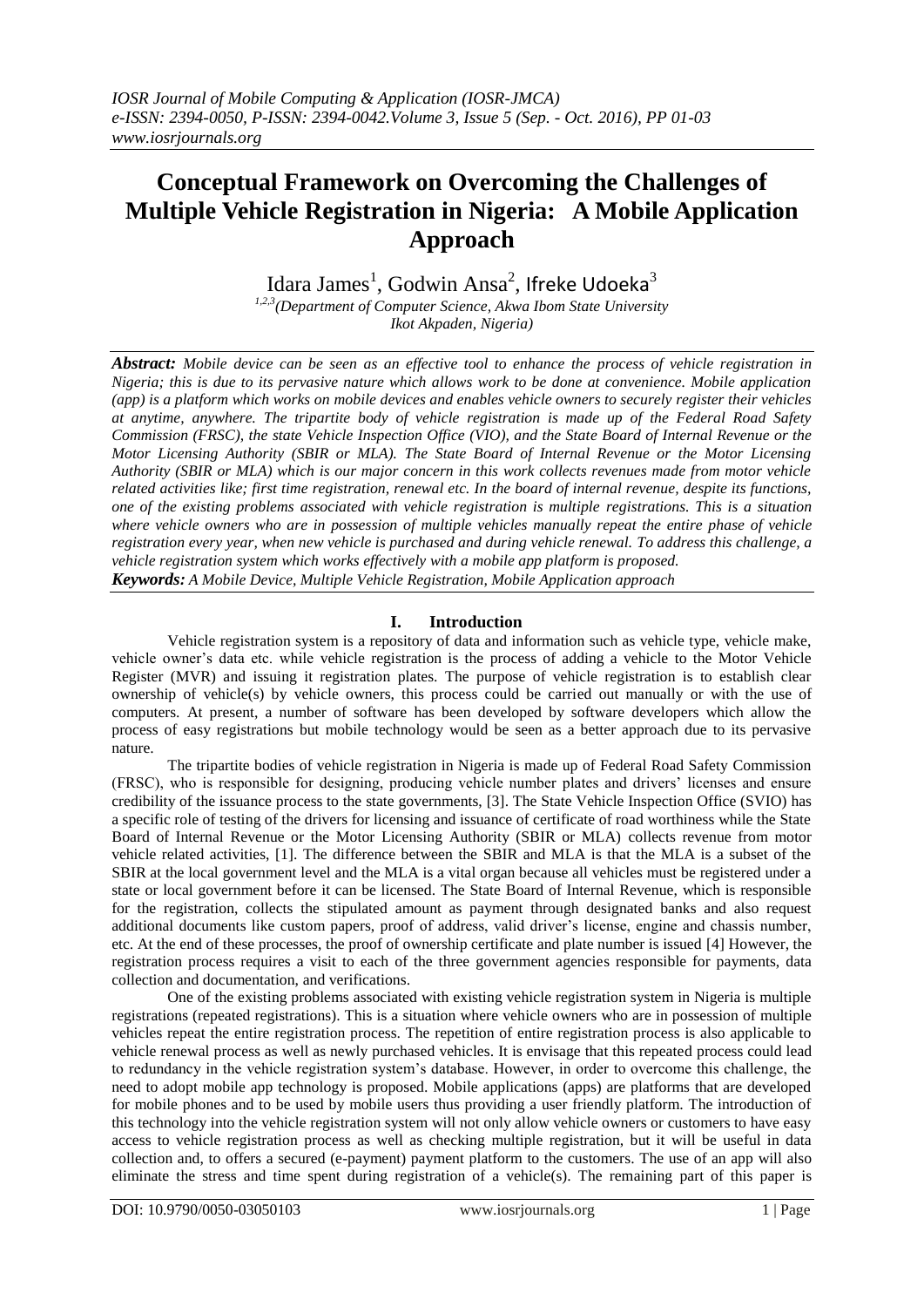organized as follows: section 2 is the review of related literatures, in section 3, the description of the proposed system is presented while section 4 draws the conclusion.

## **II. Related works**

The authors in [7] presented a framework for Client-Server Distributed Database System for Licensing and Registration of Automobiles in Nigeria. It is an intelligent system that is capable of checking and detecting a multiple registrations, registration of stolen automobiles, malicious registrations, registration of damaged or refurbished automobiles and fictitious registrations. The system is also capable of generating reports for decision makers to enable monitoring and enforcement. The system consists of a relational database of automobile decision variables which could be shared by the three level organizations; VIO, Federal Road Safety Commission and the Board of Internal Revenue. The limitation of this system is the overhead and cost in updating the different replicated and fragmented copies which were stored at different sites in different locations. Secondly, the work did not consider using mobile app during the registration process.

The authors in [6] researched on an "Automatic Vehicle Registration System"; they presented a model based on image processing which can be employed for real time automatic vehicle registration system.

A research work on using a Database Management System to develop and implement an Automated Motor Vehicle Management System was proposed in [2]. This work was intended to help manage the movement of vehicles in and out of an organization. The limitation of this work is; the system only registers vehicle for an organization and keep records of vehicles that move in and out of the organization. However, within the ambit of the reviewed literatures, it is observed that, even though automation of the vehicle registration process has been welcomed and implemented in some levels of government, there is still need to adopt a mobile application approach; this will minimize the time used for a registration process as well as address the problem associated with repeated registration, thus reducing redundancy in databases.

## **III. Description of the System architecture**

In the existing system vehicle details provided by the vehicle owners in the Local Government Board of Internal Revenue (LGBIR) are subdivided into two sections: the Licensing office and the Tax office. In these two units, data is collected manually in paper forms and receipts. The officer in-charge further carries the information obtained by the two units to the State Board of Internal Revenue. At the state board of internal revenue, trained personnel documents information obtained from the manually completed documents by a vehicle owner into the database. The database in this can also be accessed by the personnel of Vehicle Inspection Office (VIO) as well as the personnel of Federal Road Safety Commission (FRSC) when situation arise.

#### *3.1 Description of the proposed system*

Figure 1 presents a client server architecture which allows a customer to carryout registration using a mobile device and the registration details are stored directly into the SBIR database. The web server serves as the point of entry to the website and any backend system (e.g. database) that it might interface with.



**Figure 1:** Proposed Approach

In Fig. 1 (proposed approach), vehicle owners (customers) will be able to supply their data and registration details at convenience provided they have internet access. At the end of completed registration, a unique pin will be generated and will serve as the only authority that can allow easy access to the customer's account as well as an authorized administrator. This will creates a platform for a one stop registration transaction. However, the proposed system is designed with Unified Modeling Language (UML) and presented in Figure 2 and 3 respectively.